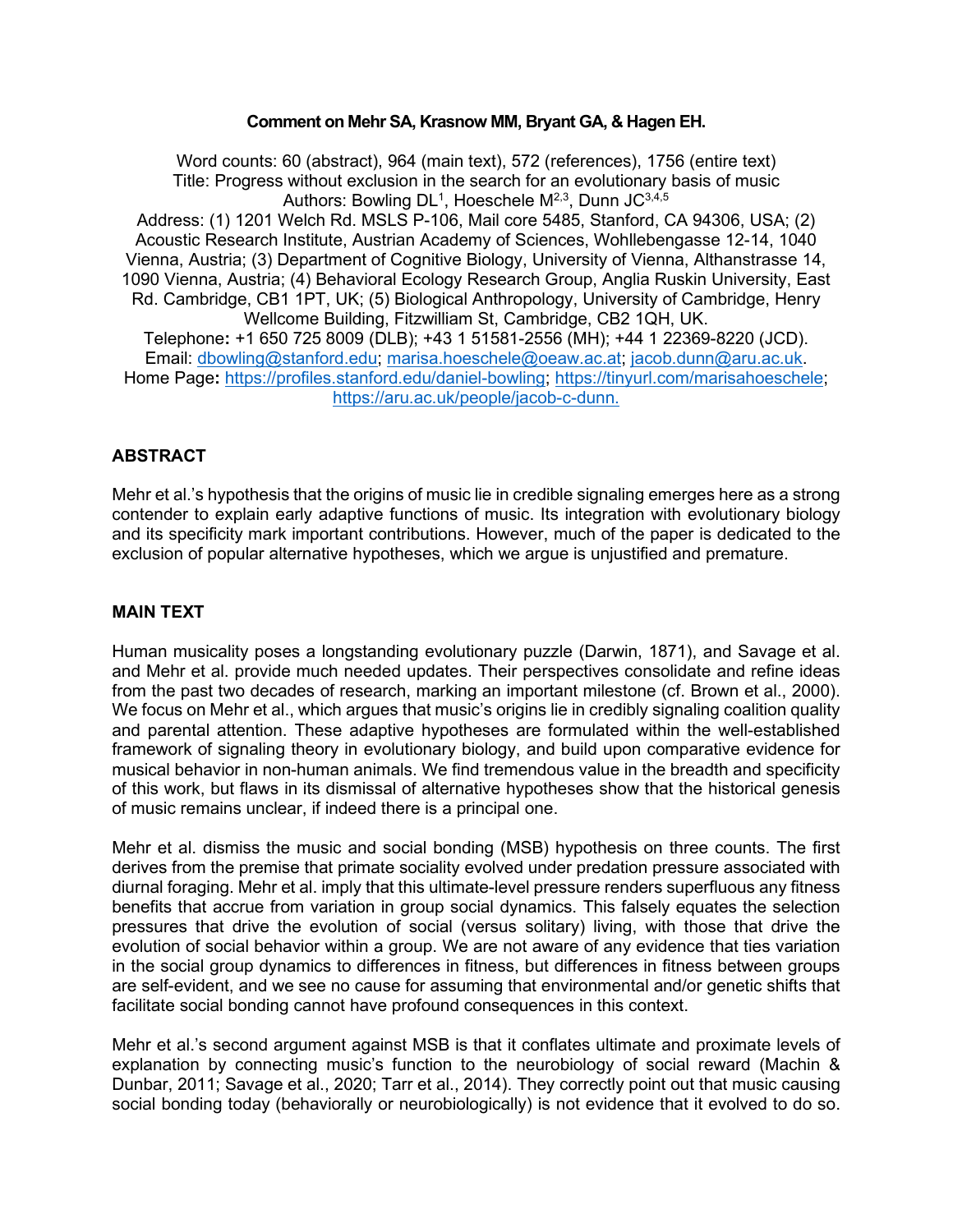This recalls Gould & Lewontin (1979)'s critique of adaptationism. Current function tells us little about evolutionary process, particularly in complex aspects of human behavior/cognition (like musicality), where exaptations are expected to comprise "a mountain to the adaptive molehill" (Gould, 1991). However, we object to the implication that this fundamental issue uniquely undercuts MSB. Mehr et al.'s own adaptive hypotheses derive the majority of their empirical support from current functions of musical behavior (in war, intimidation, territoriality, allianceforging, and infant directed song). We are all trapped by the present, and inappropriate evidentiary standards for identifying adaptations are not specific to any particular theory (Andrews et al., 2002; Williams, 1966).

Mehr et al.'s third argument against MSB is that music is poorly designed to coordinate groups. They derive this counterfactual from the notion that language is a superior facilitator of coordinated collective action, offering the example of a coxswain's use of language rather than music to coordinate rowing as support. This reflects a mistaken imposition of the modern distinction between music and language onto their evolutionary foundations. Language (or its primary behavioral manifestation speech) exists on a continuum with music and many intermediates (public oratory, poetry, rap, chant, etc.). Features that are held in common across this continuum (e.g., auditory-vocal channel is default, highly ordered, infinitely generative, fundamentally social) exceed those which may be considered unique to either pole (e.g., music's spectrotemporal regularity, speech's explicit referentiality). From this perspective, the coxswain's rhythmic calls to "row!" appear more musical than linguistic. Their support to coordination in particular seem musical, as temporal regularity characterizes music more than speech (Brown & Jordania, 2013; Dauer, 1983). By contrast, more linguistic features (like the meaning of the word "row") are inessential; a nonsense word or a drum beat (the norm in Chinese dragon boat racing) works just fine. Undoubtedly, speech is superior for coordinating rational thought and planning, but music, and the more musical aspects of speech, clearly support temporal and emotional coordination (Filippi et al., 2019). The MSB hypothesis is not undone by language.

Finally, Mehr et al. dismiss the mate quality hypothesis (Darwin, 1871). The crux of their argument is that if music evolved via sexual selection in a substantive way, human musicality would be sexually dimorphic, which they argue it is not. There are a number of problems here. One is that it contradicts the author's earlier acknowledgement that current function does not imply original function. Another is that sexual selection does not always produce sexual dimorphism (Darwin, 1871; Hooper & Miller, 2008; Jones & Ratterman, 2009). Another is that sexual selection has almost certainly shaped the evolution of primate loud calls, which Mehr et al. identify as musical precursors (Delgado, 2006; Dunn et al., 2015). But a more pressing problem is the claim that there are no sex differences in human musicality relevant to this argument. This seems premature given how few studies have addressed the issue directly, particularly when considering the difficulty of separating predisposition from experience at this level (a point which Mehr et al. also acknowledge). The authors assertion that musical behavior is invariant across the human lifespan is also suspect. Musical preferences emerge as a critical part of self-identity during adolescence, musical performances peaks in young adulthood when courtship is most intense, and musical tastes support strong assortative mating (Miller, 2000; North & Hargreaves, 1999). Lastly, it should be noted that humans are more sexually dimorphic in voice frequency than any other ape (Puts et al., 2016). Male and female singing voices fall roughly an octave apart (Titze, 2000), which has potential implications for the aesthetics of chorusing (Bowling & Purves, 2015; Hoeschele, 2017).

In sum, we find Mehr et al.'s proposed hypothesis of music evolution to be extremely valuable for its integration with evolutionary biology, breadth, and specificity, but we see no present reason to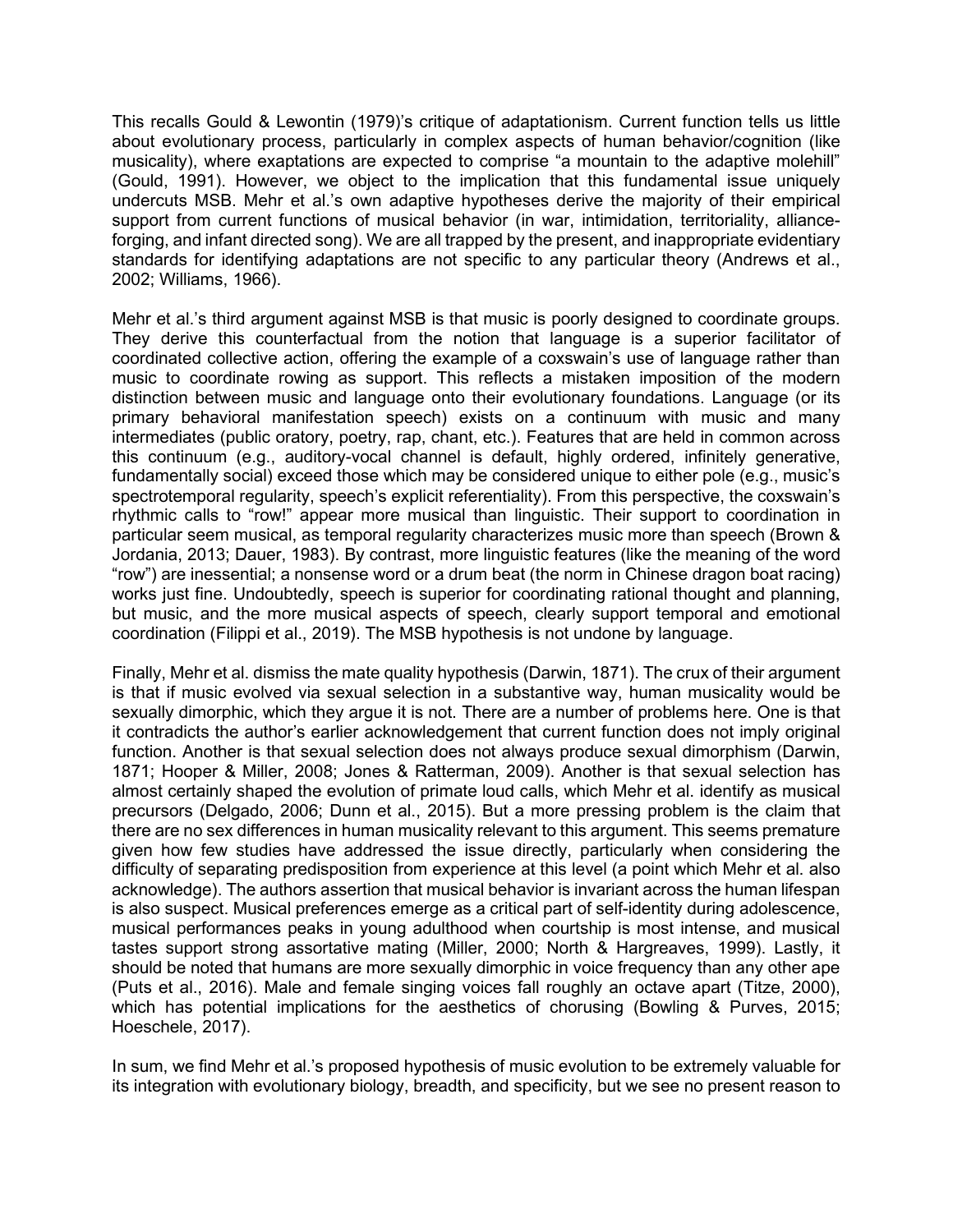rule out any of the other hypotheses discussed above as (co-)functional drivers of human musicality.

**FUNDING STATEMENT**: DLB is supported by NIMH grant K01-MH122730-01; JCD is supported bv Royal Society grant RSG\R1\180340.

## **CONFLICTS OF INTEREST:** None

## **REFERENCES**

- Andrews, P. W., Gangestad, S. W., & Mathew, D. (2002). Adaptationism How to carry out an exaptationist program. *Behavioral and Brain Sciences*, *25*(4), 489–504. https://doi.org/10.1017/S0140525X02000092
- Bowling, D. L., & Purves, D. (2015). A biological rationale for musical consonance. *Proceedings of the National Academy of Sciences*, *112*(36), 11155–11160. https://doi.org/10.1073/pnas.1505768112
- Brown, S., & Jordania, J. (2013). Universals in the world's musics. *Psychology of Music*, *41*(2), 229–248. https://doi.org/10.1177/0305735611425896
- Brown, S., Merker, B., & Wallin, N. L. (Eds.). (2000). *The origins of music*. MIT Press.
- Darwin, C. (1871). *The descent of man and selection in relation to sex*. John Murray.
- Dauer, R. M. (1983). Stress-timing and syllable-timing reanalyzed. *Journal of Phonetics*, *11*(1), 51–62.
- Delgado, R. A. (2006). Sexual selection in the loud calls of male primates: Signal content and function. *International Journal of Primatology*, *27*(1), 5–25. https://doi.org/10.1007/s10764- 005-9001-4
- Dunn, J. C., Halenar, L. B., Davies, T. G., Cristobal-Azkarate, J., Reby, D., Sykes, D., Dengg, S., Fitch, W. T., & Knapp, L. A. (2015). Evolutionary trade-off between vocal tract and testes dimensions in howler monkeys. *Current Biology*, *25*(21), 2839–2844. https://doi.org/10.1016/j.cub.2015.09.029
- Filippi, P., Hoeschele, M., Spierings, M., & Bowling, D. L. (2019). Temporal modulation in speech, music, and animal vocal communication: evidence of conserved function. *Annals of the New York Academy of Sciences*, *1453*, 99–113. https://doi.org/10.1111/nyas.14228
- Gould, S. J. (1991). Exaptation: A Crucial Tool for an Evolutionary Psychology. *Journal of Social Issues*, *47*(3), 43–65. https://doi.org/10.1111/j.1540-4560.1991.tb01822.x
- Hoeschele, M. (2017). Animal Pitch Perception: Melodies and Harmonies. *Comparative Cognition & Behavior Reviews*, *12*, 5–18. https://doi.org/10.3819/CCBR.2017.120002
- Hooper, P. L., & Miller, G. F. (2008). Mutual mate choice can drive costly signaling even under perfect monogamy. *Adaptive Behavior*, *16*(1), 53–70. https://doi.org/10.1177/1059712307087283
- Jones, A. G., & Ratterman, N. L. (2009). Mate choice and sexual selection: What have we learned since darwin? *In the Light of Evolution*, *3*, 169–190. https://doi.org/10.17226/12692
- Machin, A., & Dunbar, R. (2011). The brain opioid theory of social attachment: a review of the evidence. *Behaviour*, *148*(9), 985–1025. https://doi.org/10.1163/000579511X596624
- Mehr, S. A., Krasnow, M. M., Bryant, G. A., & Hagan, E. H. (2020). Origins of music in credible signaling. *Brain and Behavioral Sciences*.
- Miller, G. (2000). Evolution of human music through sexual selection. In S. Brown, B. Merker, & C. Wallin (Eds.), *The origins of music* (pp. 329–360). The MIT Press.
- North, A. C., & Hargreaves, D. J. (1999). Music and Adolescent Identity. *Music Education Research*, *1*(1), 75–92. https://doi.org/10.1080/1461380990010107
- Puts, D. A., Hill, A. K., Bailey, D. H., Walker, R. S., Rendall, D., Wheatley, J. R., Welling, L. L.